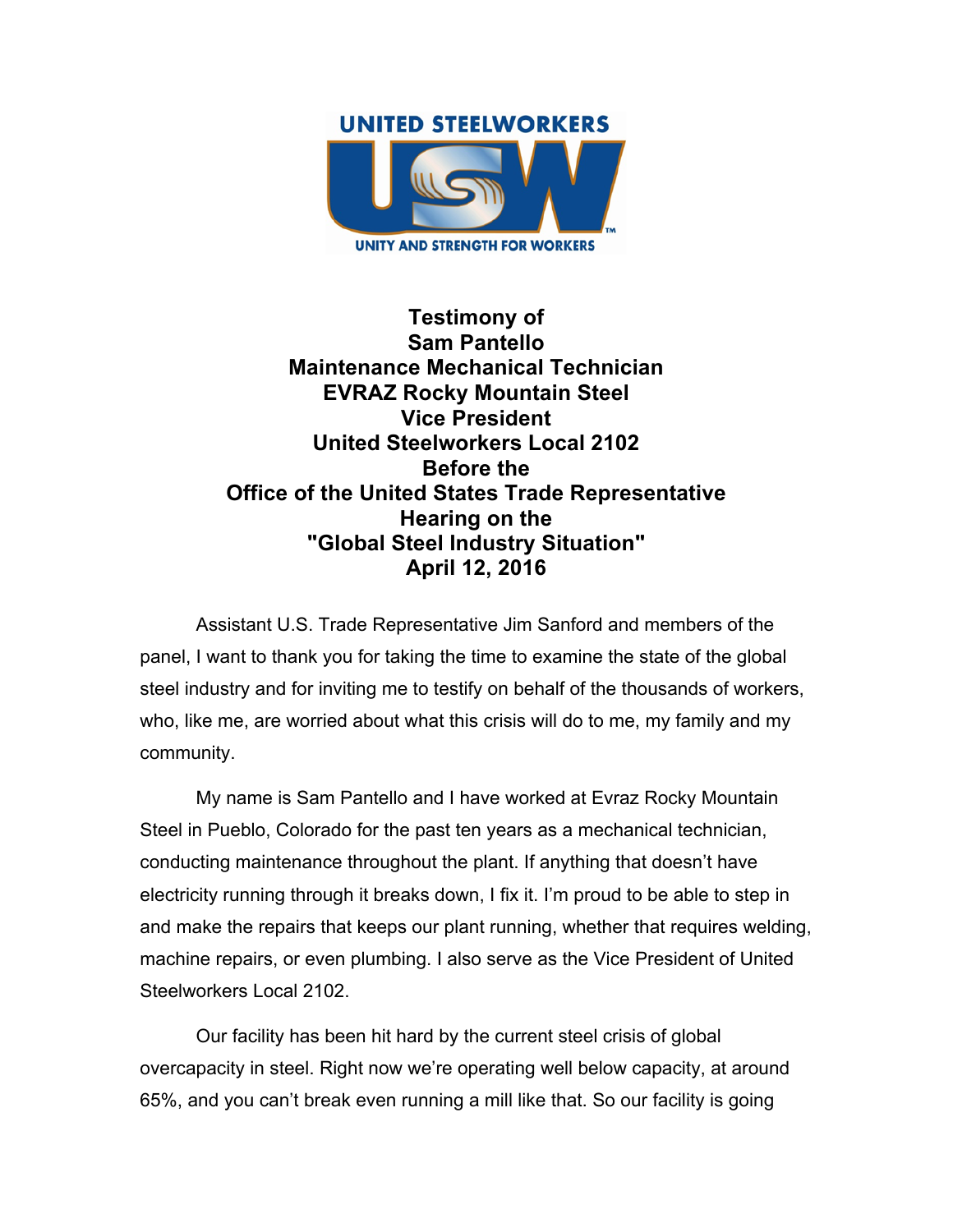through layoffs and slowed production. Right now we have 260 steelworkers laid off. To try to spread the pain a bit, we're restructuring our shifts and hours, reducing our time on the job so some of our coworkers can get back to work. But even after all that, many of my fellow steelworkers will still be without a job.

I'm proud of our plant. This facility goes back all the way to 1881, and has been churning out steel ever since. We produce high-quality steel cost-effectively and efficiently and are the only manufacturer of steel rail west of the Mississippi. And yet, because of steel dumping, I have coworkers out of a job, worrying about making their next mortgage or car payment, and that just isn't right.

With so many workers out of a job, and hundreds of workers about to see their hours reduced, the community will suffer. EVRAZ is the largest manufacturer in the area, so when they cut back, the whole community feels it. And for those workers laid off, it is hard to find other work. The next largest manufacturer in Pueblo, VAE Nortrak, is also experiencing layoffs. This puts us in a crazy situation where high-skilled manufacturing workers are unable to find work, but are also running out of unemployment eligibility.

I am grateful for the actions already taken to combat illegal dumping, but I did not want to come here today to simply address the steel dumping that is happening today. For too long, we have reacted to trade cheating only once clear harm has been done. This causes too much pain in communities like mine and makes running a competitive and profitable company next to impossible. We need to be forward-thinking to prevent this in the future. I wish I could say this is the first time my mill has run into this issue, but it isn't. In 2008-2009 our seamless pipe mill went down because China was dumping a competing product and 125 workers were out of work for over a year.

We can't keep responding to attacks on our domestic production after the fact, we need to send a clear signal that the U.S. does not allow dumping or